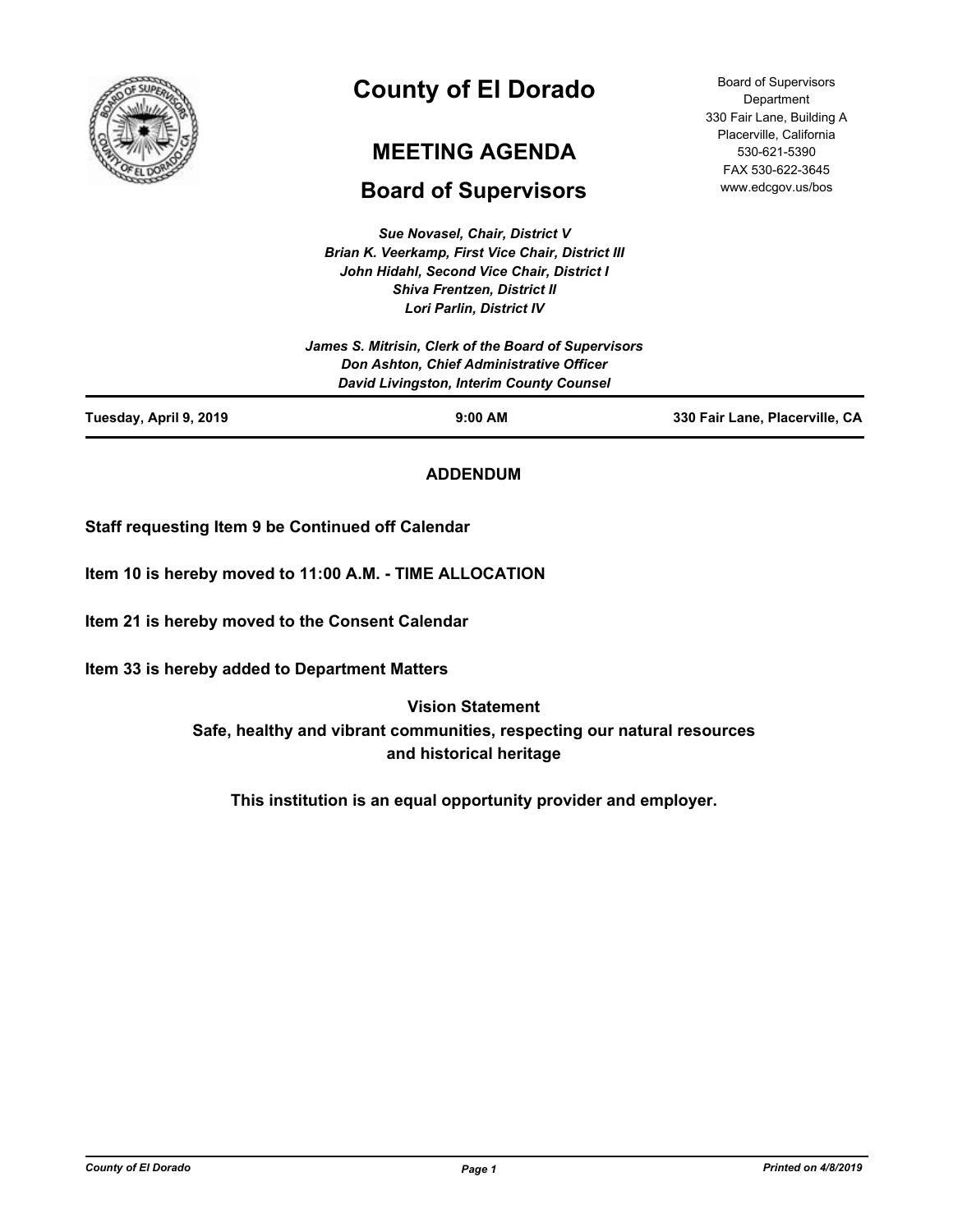Live Web Streaming and archiving of most Board of Supervisors meeting videos, all meeting agendas, supplemental materials and meeting minutes are available on the internet at: http://eldorado.legistar.com/Calendar.aspx

To listen to open session portions of the meeting in real time, dial (530) 621-7603. This specialized dial in number is programmed for listening only and is operable when the audio system inside the meeting room is activated. Please be advised that callers will experience silence anytime the Board is not actively meeting, such as during Closed Session or break periods.

The County of El Dorado is committed to ensuring that persons with disabilities are provided the resources to participate in its public meetings. Please contact the office of the Clerk of the Board if you require accommodation at 530-621-5390 or via email, edc.cob@edcgov.us, preferably no less than 24 hours in advance of the meeting.

The Board of Supervisors is concerned that written information submitted to the Board the day of the Board meeting may not receive the attention it deserves. The Board Clerk cannot guarantee that any FAX, email, or mail received the day of the meeting will be delivered to the Board prior to action on the subject matter.

The Board meets simultaneously as the Board of Supervisors and the Board of Directors of the Air Quality Management District, In-Home Supportive Services, Public Housing Authority, Redevelopment Agency and other Special Districts.

For Purposes of the Brown Act § 54954.2 (a), the numbered items on this Agenda give a brief description of each item of business to be transacted or discussed. Recommendations of the staff, as shown, do not prevent the Board from taking other action.

Materials related to an item on this Agenda submitted to the Board of Supervisors after distribution of the agenda packet are available for inspection during normal business hours in the public viewing packet located in Building A, 330 Fair Lane, Placerville or in the Board Clerk's Office located at the same address. Such documents are also available on the Board of Supervisors' Meeting Agenda webpage subject to staff's ability to post the documents before the meeting.

## **PROTOCOLS FOR PUBLIC COMMENT**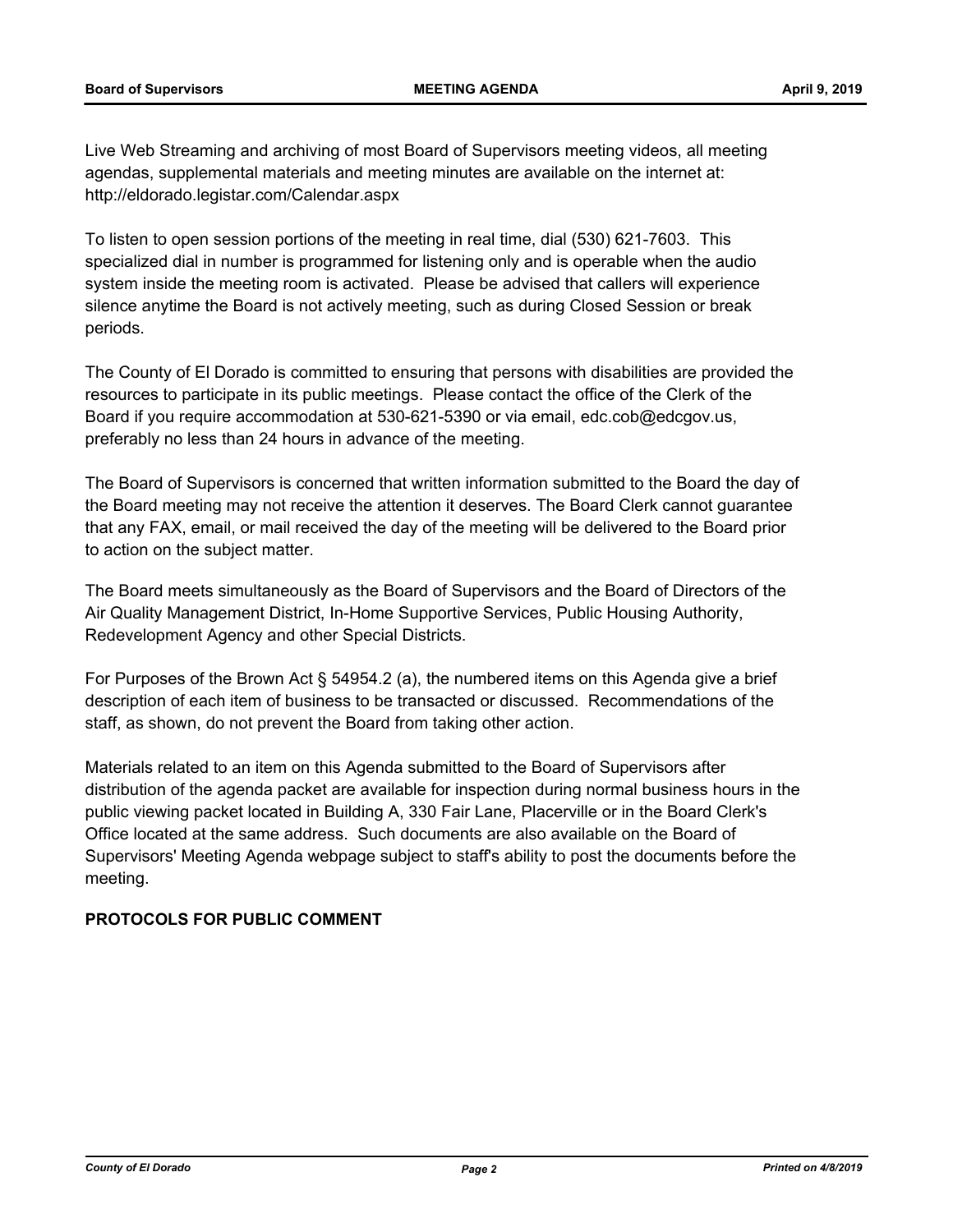Public comment will be received at designated periods as called by the Board Chair.

Public comment on items scheduled for Closed Session will be received before the Board recesses to Closed Session.

Except with the consent of the Board, individuals shall be allowed to speak to an item only once.

On December 5, 2017, the Board adopted the following protocol relative to public comment periods. The Board adopted minor revisions to the protocol on February 26, 2019, incorporated herein:

Time for public input will be provided at every Board of Supervisors meeting. Individuals will have three minutes to address the Board. Individuals authorized by organizations will have three minutes to present organizational positions and perspectives and may request additional time, up to five minutes. At the discretion of the Board, time to speak by any individual may be extended.

Public comment on certain agenda items designated and approved by the Board may be treated differently with specific time limits per speaker or a limit on the total amount of time designated for public comment. It is the intent of the Board that quasi-judicial matters have additional flexibility depending upon the nature of the issue. It is the practice of the Board to allocate 20 minutes for public comment during Open Forum and for each agenda item to be discussed. (Note: Unless designated on the agenda, there is no Open Forum period during Special Meetings.)

Individual Board members may ask clarifying questions but will not engage in substantive dialogue with persons providing input to the Board.

If a person providing input to the Board creates a disruption by refusing to follow Board guidelines, the Chair of the Board may take the following actions:

Step 1. Request the person adhere to Board guidelines. If the person refuses, the Chair may turn off the speaker's microphone.

Step 2. If the disruption continues, the Chair may order a recess of the Board meeting. Step 3. If the disruption continues, the Chair may order the removal of the person from the Board meeting.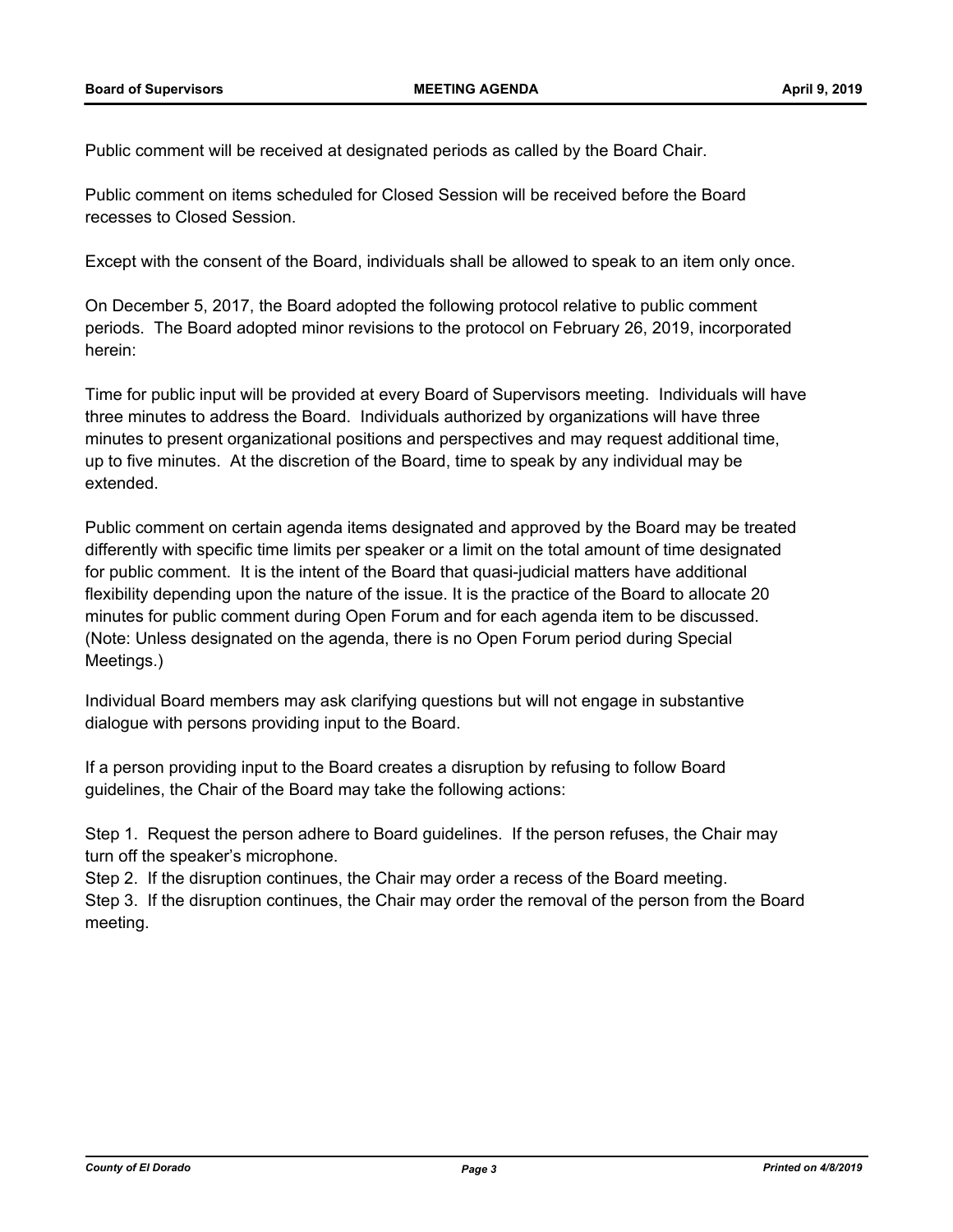## **9:00 A.M. - CALL TO ORDER**

## **INVOCATION AND PLEDGE OF ALLEGIANCE TO THE FLAG**

## **ADOPTION OF THE AGENDA AND APPROVAL OF CONSENT CALENDAR**

The Board may make any necessary additions, deletions or corrections to the agenda including moving items to or from the Consent Calendar and adopt the agenda and the Consent Calendar with one single vote. A Board member may request an item be removed from the Consent Calendar for discussion and separate Board action. At the appropriate time as called by the Board Chair, members of the public may make a comment on matters on the Consent Calendar prior to Board action.

## **OPEN FORUM**

Open Forum is an opportunity for members of the public to address the Board of Supervisors on subject matter that is not on their meeting agenda and within their jurisdiction. Public comments during Open Forum are limited to three minutes per person. Individuals authorized by organizations will have three minutes to present organizational positions and perspectives and may request additional time, up to five minutes. The total amount of time reserved for Open Forum is 20 Minutes.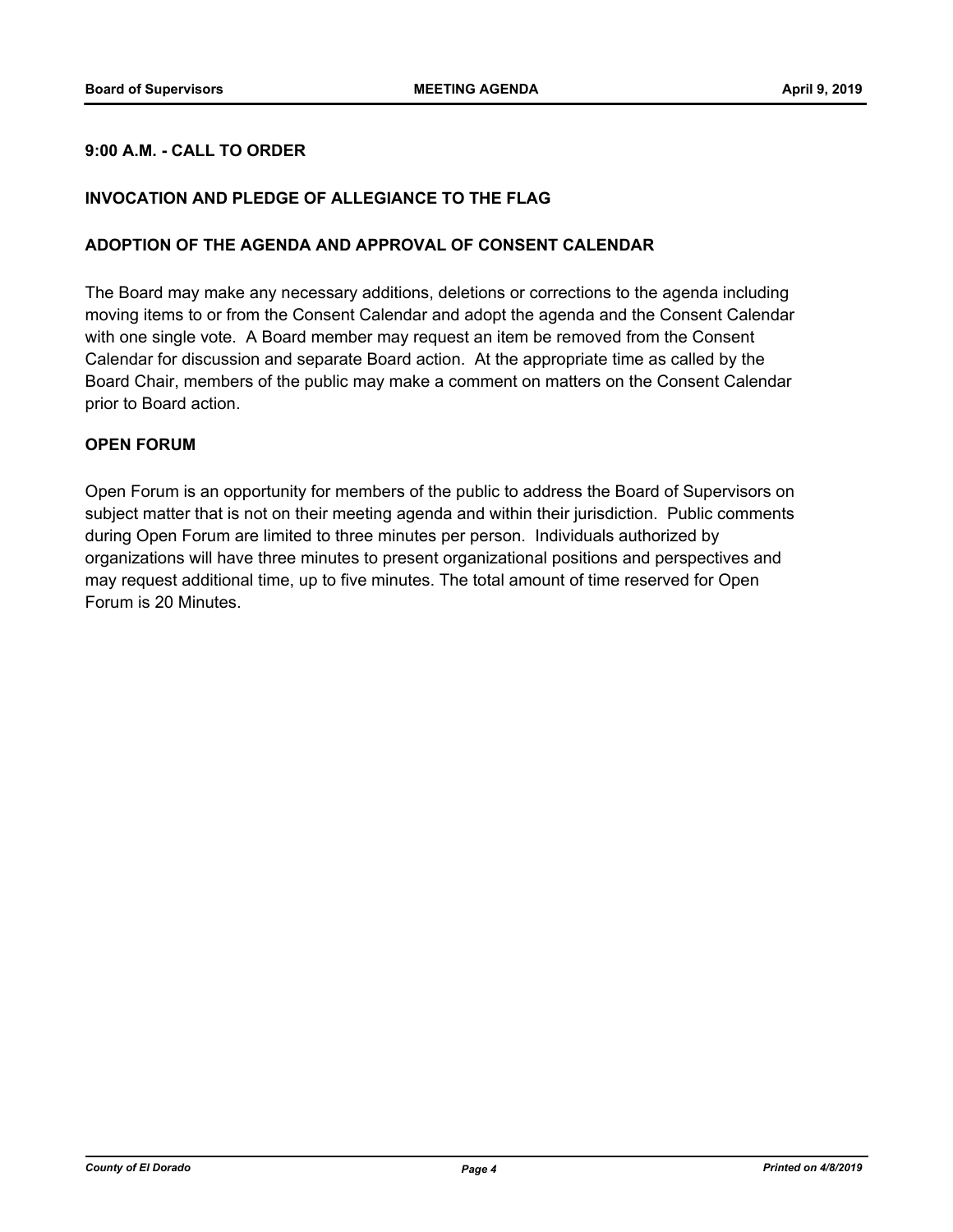## **CONSENT CALENDAR**

**1.** [19-0542](http://eldorado.legistar.com/gateway.aspx?m=l&id=/matter.aspx?key=25863) Clerk of the Board recommending the Board approve the Minutes from the regular meeting of the Board of Supervisors on April 2, 2019.

## **GENERAL GOVERNMENT - CONSENT ITEMS**

**2.** [19-0418](http://eldorado.legistar.com/gateway.aspx?m=l&id=/matter.aspx?key=25739) Assessor's Office recommending the Board approve and authorize the Purchasing Agent to sign an amendment to Agreement 902 (478-S1711) with Carie Toeller, DBA C. Toeller Consulting, to extend the term of the existing agreement through 12/31/2019.

## **FUNDING:** General Fund.

- **3.** [19-0238](http://eldorado.legistar.com/gateway.aspx?m=l&id=/matter.aspx?key=25559) Auditor-Controller recommending the Board Approve the Final Passage (Second Reading) of Ordinance **5100** to Levy Special Taxes within Community Facilities District 2019-1 (Bass Lake Hills Services). (Cont. 4/2/19, Item 42)
- **4.** [16-0305](http://eldorado.legistar.com/gateway.aspx?m=l&id=/matter.aspx?key=20961) Chief Administrative Office recommending the Board find that a state of emergency continues to exist in El Dorado County as a result of unprecedented tree mortality due to drought conditions and related bark beetle infestations. (Cont. 4/2/19, Item 3)
- **5.** [19-0430](http://eldorado.legistar.com/gateway.aspx?m=l&id=/matter.aspx?key=25751) Chief Administrative Office, Central Fiscal Division, recommending the Board approve and authorize the Chair to sign Resolution **050-2019** amending the Authorized Personnel Allocation to add 1.0 FTE Sr. Administrative Analyst, 1.0 FTE Administrative Technician, and 0.5 FTE Sr. Office Assistant to the division due to the transfer of the County's Emergency Preparedness and Response program and the Emergency Medical Services program duties to the Chief Administrative Office.

**FUNDING:** Combination of CSA (96%), State (1%), and General Fund (3%).

**6.** [19-0445](http://eldorado.legistar.com/gateway.aspx?m=l&id=/matter.aspx?key=25766) Chief Administrative Office, Procurement and Contracts Division, presenting a list of County surplus property and recommending the Board so declare and authorize disposal of same in accordance with the procedures outlined in the County's Purchasing Ordinance, Chapter 3.12 and Section 3.12.220 thereof.

**FUNDING:** Various.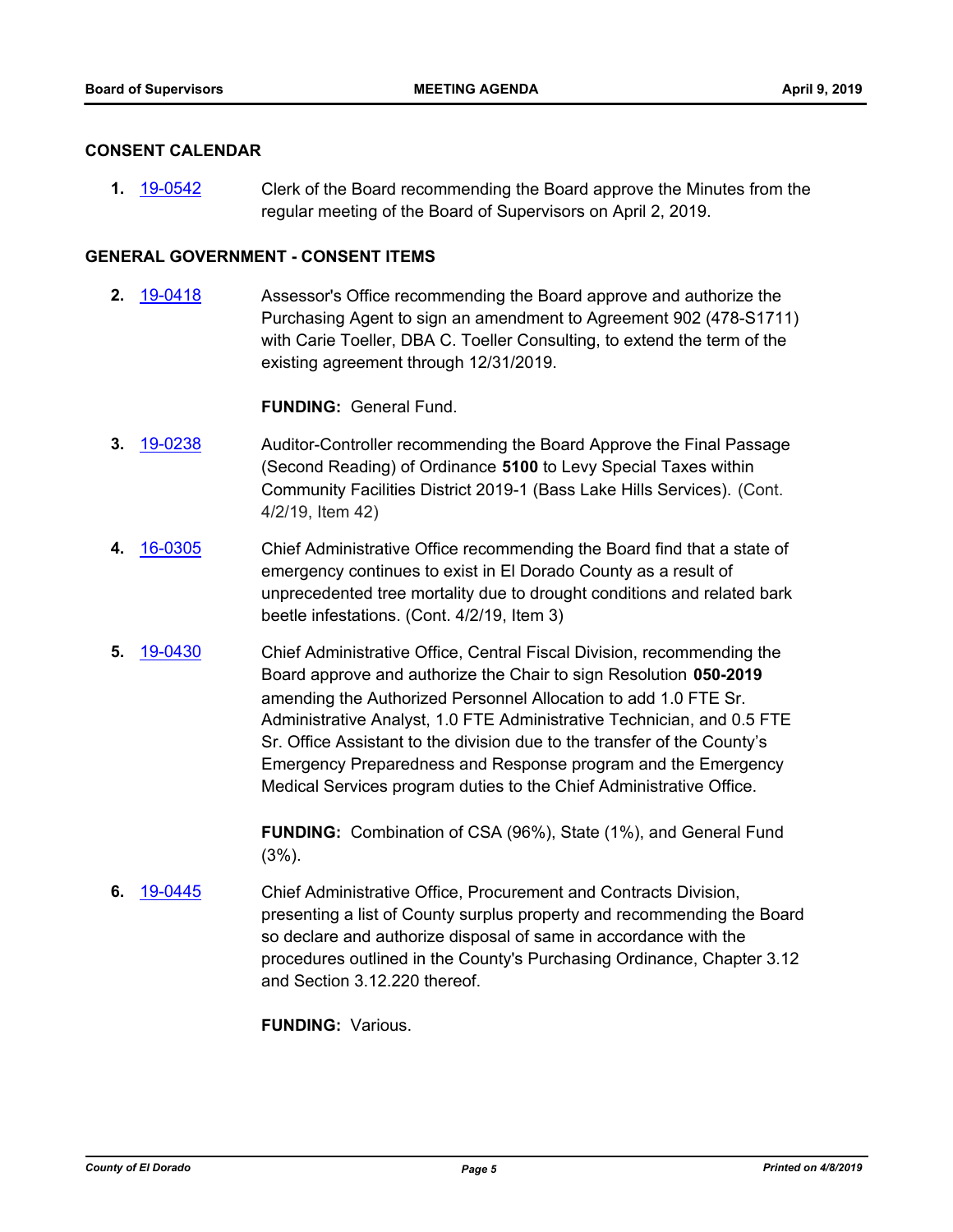| 7. | 19-0549 | Clerk of the Board, based upon the recommendation of Supervisor Parlin,<br>recommending the Board make the following appointments to the Kelsey<br>Cemetery District:                                                                                                                                                       |
|----|---------|-----------------------------------------------------------------------------------------------------------------------------------------------------------------------------------------------------------------------------------------------------------------------------------------------------------------------------|
|    |         | Reappoint George H. Heneger, Member, Term Expiration 4/9/2023.                                                                                                                                                                                                                                                              |
|    |         | Reappoint Raymond LeVitt, Member, Term Expiration 4/9/2023.                                                                                                                                                                                                                                                                 |
|    |         | Reappoint Patricia H. Lyons, Member, Term Expiration 4/9/2023.                                                                                                                                                                                                                                                              |
|    |         | Reappoint Robert A. Villalobos, Member, Term Expiration 4/9/2023.                                                                                                                                                                                                                                                           |
| 8. | 19-0530 | El Dorado County Fair Board of Directors inviting the Board of Supervisors<br>to an informal annual luncheon and presentation on Monday, April 29, 2019<br>at 12:00 P.M. at the El Dorado County Fairgrounds (Marshall Building),<br>100 Placerville Drive, Placerville, CA.                                                |
| 9. | 19-0496 | Human Resources Department recommending the Board<br>1) Approve and adopt new and revised class specifications for the<br>Information Technologies Department; and<br>2) Adopt and authorize the Chair to sign Resolution 052-2019 to approve<br>five title ebenges: the soleny renge job elege number, and bergeining unit |

five title changes; the salary range, job class number, and bargaining unit for six new classifications; change to salary range and FLSA status for the Information Technology Supervisor classification; and associated changes to the personnel allocation.

## **Director of Human Resources recommending this matter be continued off calendar.**

**FUNDING:** General Fund.

**10.** [19-0548](http://eldorado.legistar.com/gateway.aspx?m=l&id=/matter.aspx?key=25869) Human Rights Commission recommending the Board approve the Commission Bylaws, approved by the Commission on November 19, 2018. (Est. Time: 10 Min.)

## **FUNDING:** N/A

## **11.** [19-0557](http://eldorado.legistar.com/gateway.aspx?m=l&id=/matter.aspx?key=25878) Recorder-Clerk recommending the Board: 1) Recognize and acknowledge Linda Pinelli on her retirement from the County of El Dorado after 34 years of dedicated service; and 2) Approve and authorize the Chair to sign a Proclamation recognizing Linda Pinelli's dedication to public service and to congratulate her on her retirement on April 12, 2019.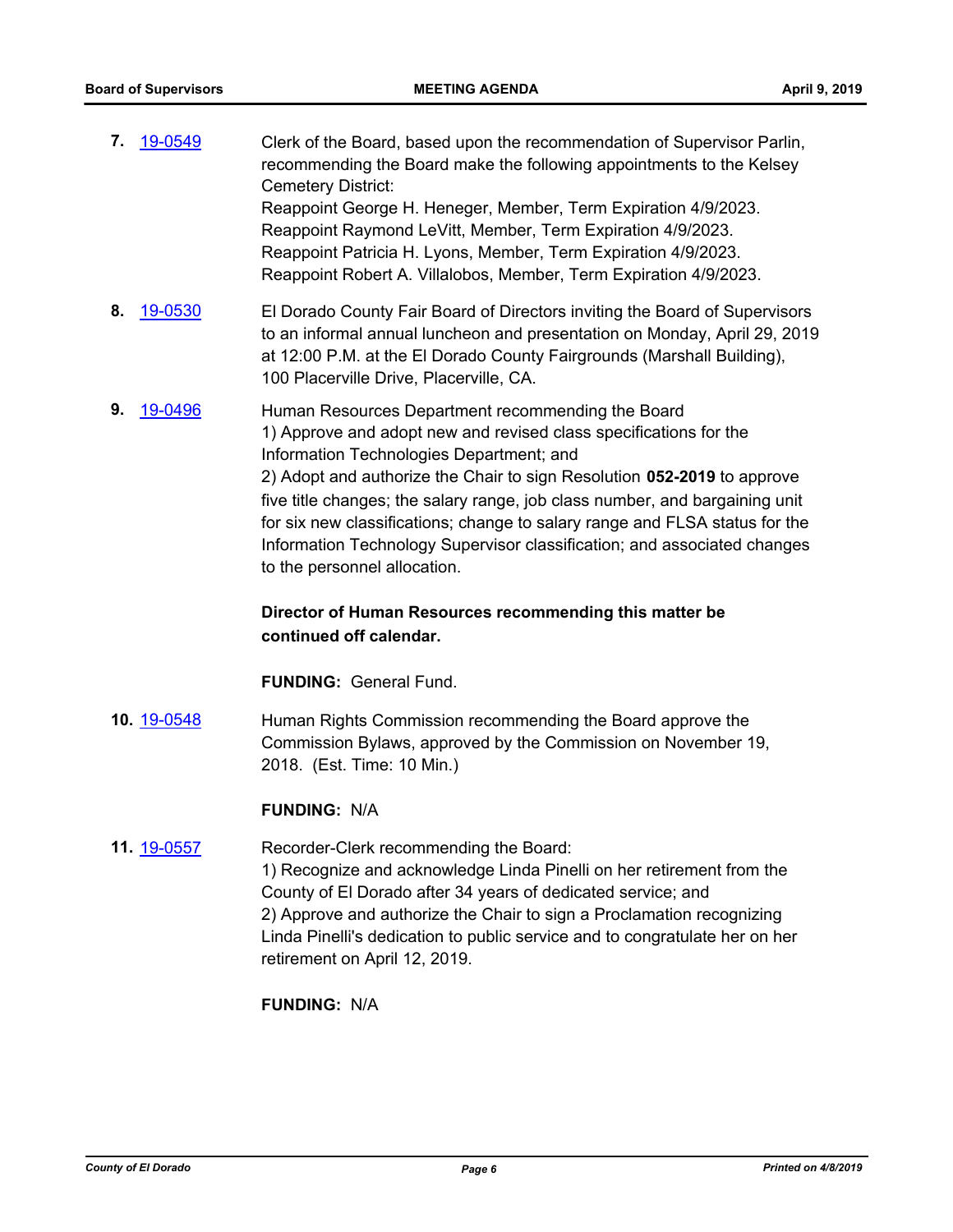- **12.** [19-0544](http://eldorado.legistar.com/gateway.aspx?m=l&id=/matter.aspx?key=25865) Supervisor Frentzen recommending the Board approve and authorize the Chair to sign Resolution **053-2019** permitting J&M Displays West to conduct a firework display at the Cameron Park Lake on Saturday, June 29, 2019, as part of the Cameron Park Community Services District's 19th Annual Summer Spectacular event, contingent upon full compliance of necessary requirements, insurance, contracts and permits as deemed necessary by the fire control authorities and the various agencies.
- **13.** [19-0534](http://eldorado.legistar.com/gateway.aspx?m=l&id=/matter.aspx?key=25855) Supervisor Veerkamp recommending the Board adopt and authorize the Chair to sign Resolution **054-2019** for minor updates and to reflect the name change from the El Dorado Arts Council to Arts and Culture of El Dorado, which continues to serve as the County's local partner with the California Arts Council. Adoption of this Resolution rescinds and replaces Resolution 039-2013.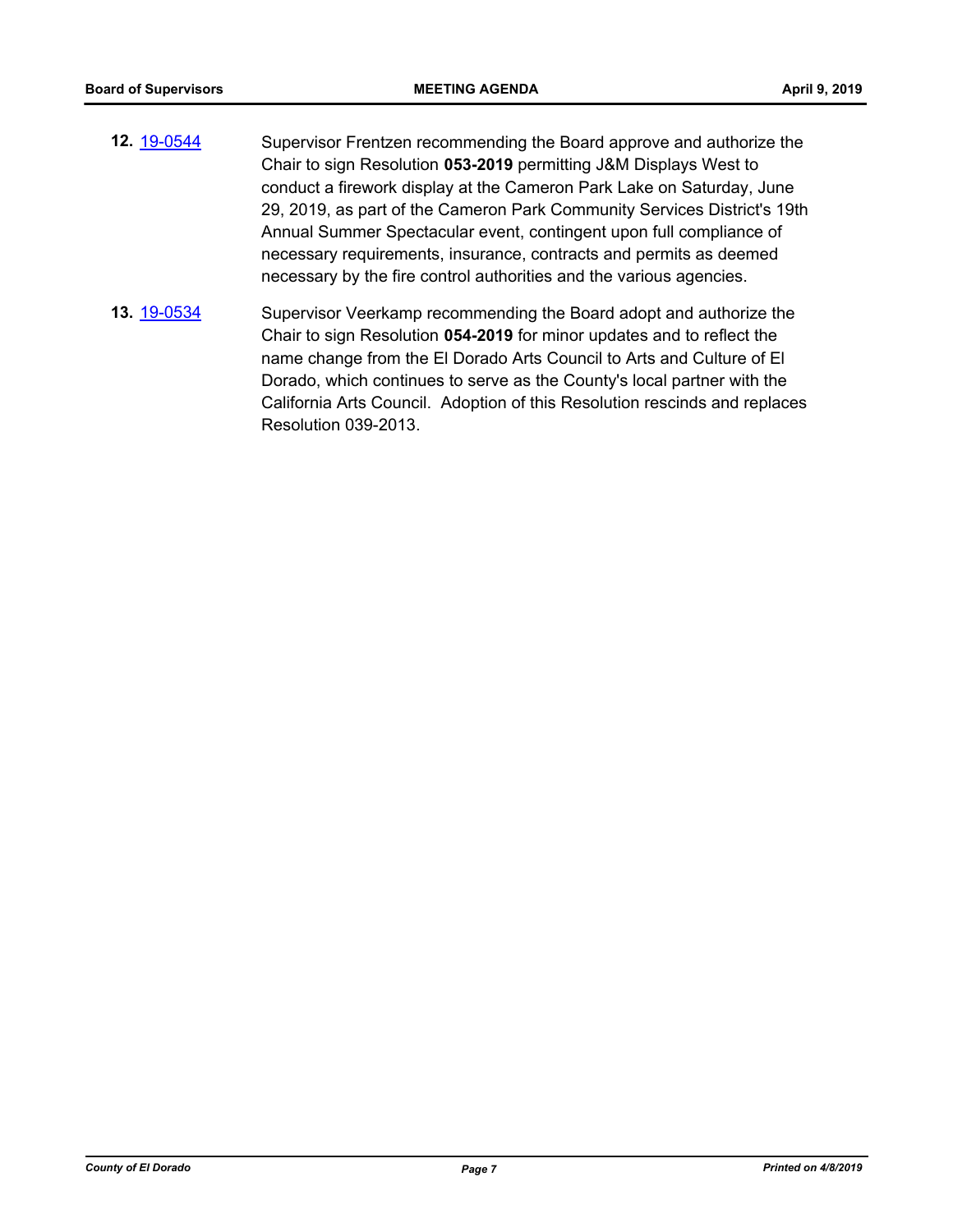#### **HEALTH AND HUMAN SERVICES - CONSENT ITEMS**

**14.** [19-0318](http://eldorado.legistar.com/gateway.aspx?m=l&id=/matter.aspx?key=25639) Health and Human Services Agency recommending the Board: 1) Approve and authorize the Chair to sign Amendment III to Agreement for Services 3093 (188-S1610) with New Connections Communications, Inc., for the provision of telephone exchange services for the County of El Dorado Health and Human Services Agency, Adult Protective Services, Behavioral Health, Child Welfare Services, Public Guardian, Public Health, and Substance Use Disorder, extending the term for one (1) year and eleven (11) months to cover the period of April 20, 2016 through April 30, 2020, with no change to the maximum obligation; 2) Make findings in accordance with County Ordinance 3.13.030 that it is more economical and feasible to contract with New Connections Communications, Inc. for services provided under this Agreement 3093 (188-S1610) because the County has neither the staff nor facilities to perform said services; and 3) Authorize the Purchasing Agent, or designee, to execute further documents relating to Agreement for Services 3093 (188-S1610), including amendments which do not increase the maximum dollar amount or term of the Agreement, and contingent upon approval by County Counsel and Risk Management.

**FUNDING:** 49% Federal, 27% Realignment, and 24% State.

**15.** [19-0322](http://eldorado.legistar.com/gateway.aspx?m=l&id=/matter.aspx?key=25643) Health and Human Services Agency recommending the Board: 1) Receive and file the California Tahoe Emergency Services Operations Authority's Financial Audit Reports for Fiscal Year 2015-16; and 2) Receive and file the California Tahoe Emergency Services Operations Authority's Financial Audit Reports for Fiscal Year 2016-17.

> **FUNDING:** Fee-for-service and local tax revenue to County Service Area No. 3.

**16.** [19-0462](http://eldorado.legistar.com/gateway.aspx?m=l&id=/matter.aspx?key=25783) Health and Human Services Agency recommending the Board adopt and authorize the Chair to sign a Proclamation to recognize April 7, 2019 through April 13, 2019 as "National Animal Care and Control Appreciation Week" in the County of El Dorado.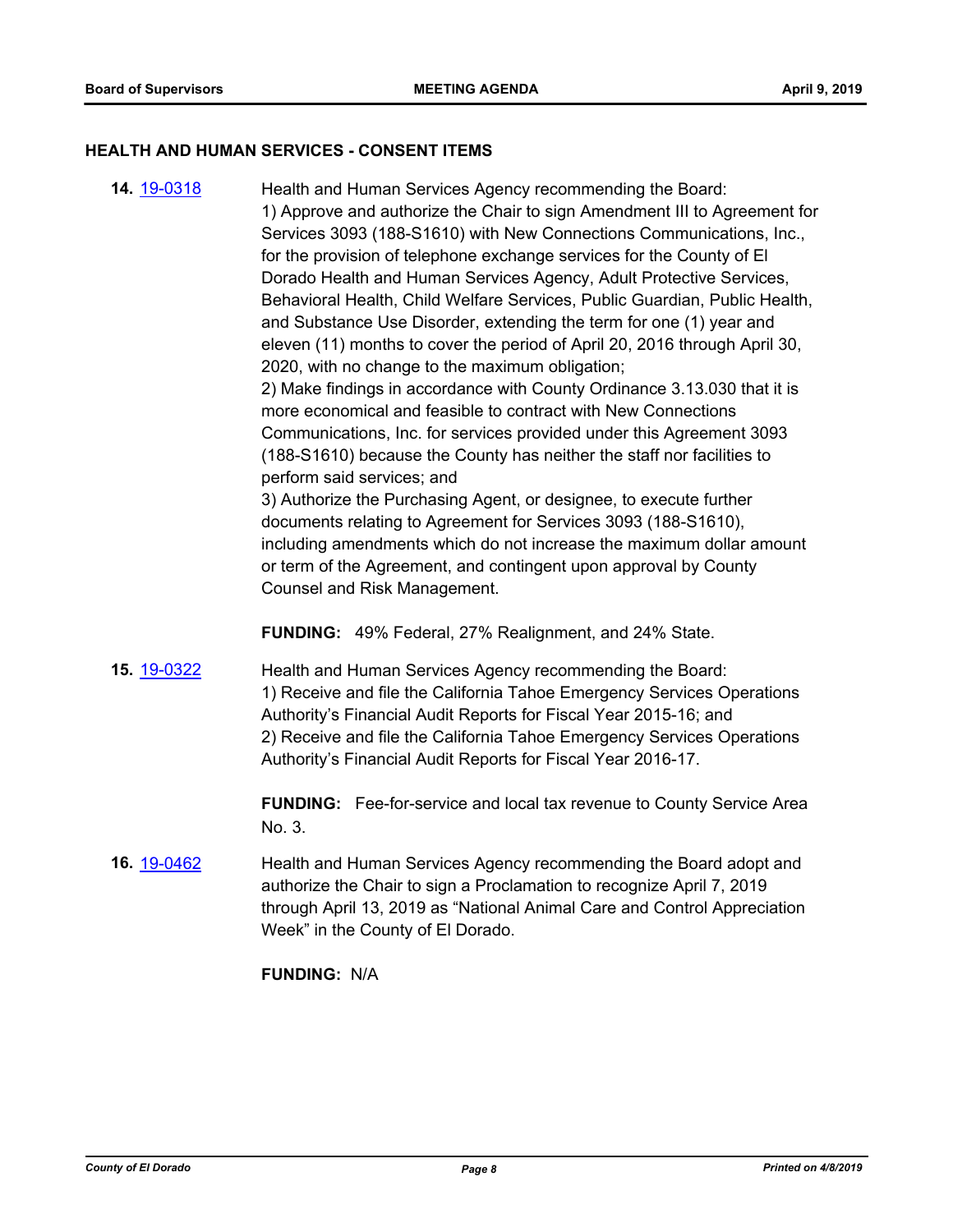## **LAND USE AND DEVELOPMENT - CONSENT ITEMS**

| <b>17.</b> 18-1831 | Department of Transportation recommending the Board:<br>1) Award Request for Proposal 19-918-020 to the successful proposer,<br>HDR Construction Control Corporation;<br>2) Make findings in accordance with Section 3.13.030 of the County<br>Ordinance that it is more economical and feasible to engage an<br>independent contractor for on-call construction support services; and<br>3) Approve and authorize the Chair to sign Agreement for Services 3562<br>with HDR Construction Control Corporation to provide on-call construction<br>support services in the not-to-exceed amount of \$900,000 for a period<br>beginning upon execution and expiring three years thereafter.                     |
|--------------------|--------------------------------------------------------------------------------------------------------------------------------------------------------------------------------------------------------------------------------------------------------------------------------------------------------------------------------------------------------------------------------------------------------------------------------------------------------------------------------------------------------------------------------------------------------------------------------------------------------------------------------------------------------------------------------------------------------------|
|                    | <b>FUNDING:</b> Various funding sources as detailed in the Department of<br>Transportation's Capital Improvement Program, including federal, state,<br>and local funding.                                                                                                                                                                                                                                                                                                                                                                                                                                                                                                                                    |
| 18. 19-0351        | Department of Transportation is recommending the Board consider the<br>following pertaining to the Hazel Valley Road EID Canal Bridge<br>Replacement Project, CIP 77125 /36105021, Contract 2720:<br>1) Award the Construction Contract to Q&D Construction, who was the<br>lowest responsive, responsible bidder;<br>2) Approve and authorize the Chair to sign the Construction Contract,<br>subject to review and approval by County Counsel and Risk Management;<br>and<br>3) Authorize the Director of Transportation to sign an Escrow Agreement, if<br>requested by the Contractor and in accordance with Public Contract Code<br>Section 22300, for the purpose of holding Contract retention funds. |
|                    | <b>FUNDING:</b> Highway Bridge Program (100%). (Federal Funds)                                                                                                                                                                                                                                                                                                                                                                                                                                                                                                                                                                                                                                               |
| 19. 19-0304        | Environmental Management Department recommending the Board<br>approve and authorize the Chair to sign Resolution 047-2019 authorizing<br>the development and implementation of a business recognition program to<br>formally recognize businesses within the County that have implemented<br>recycling, reuse, or reduction of waste practices that meet or exceed<br>established criteria and contribute to the countywide goal of 75% diversion<br>of solid waste from landfilling.                                                                                                                                                                                                                        |
|                    | FUNDING: Non-General Fund / County Service Area No. 10 - Solid                                                                                                                                                                                                                                                                                                                                                                                                                                                                                                                                                                                                                                               |

Waste Funds.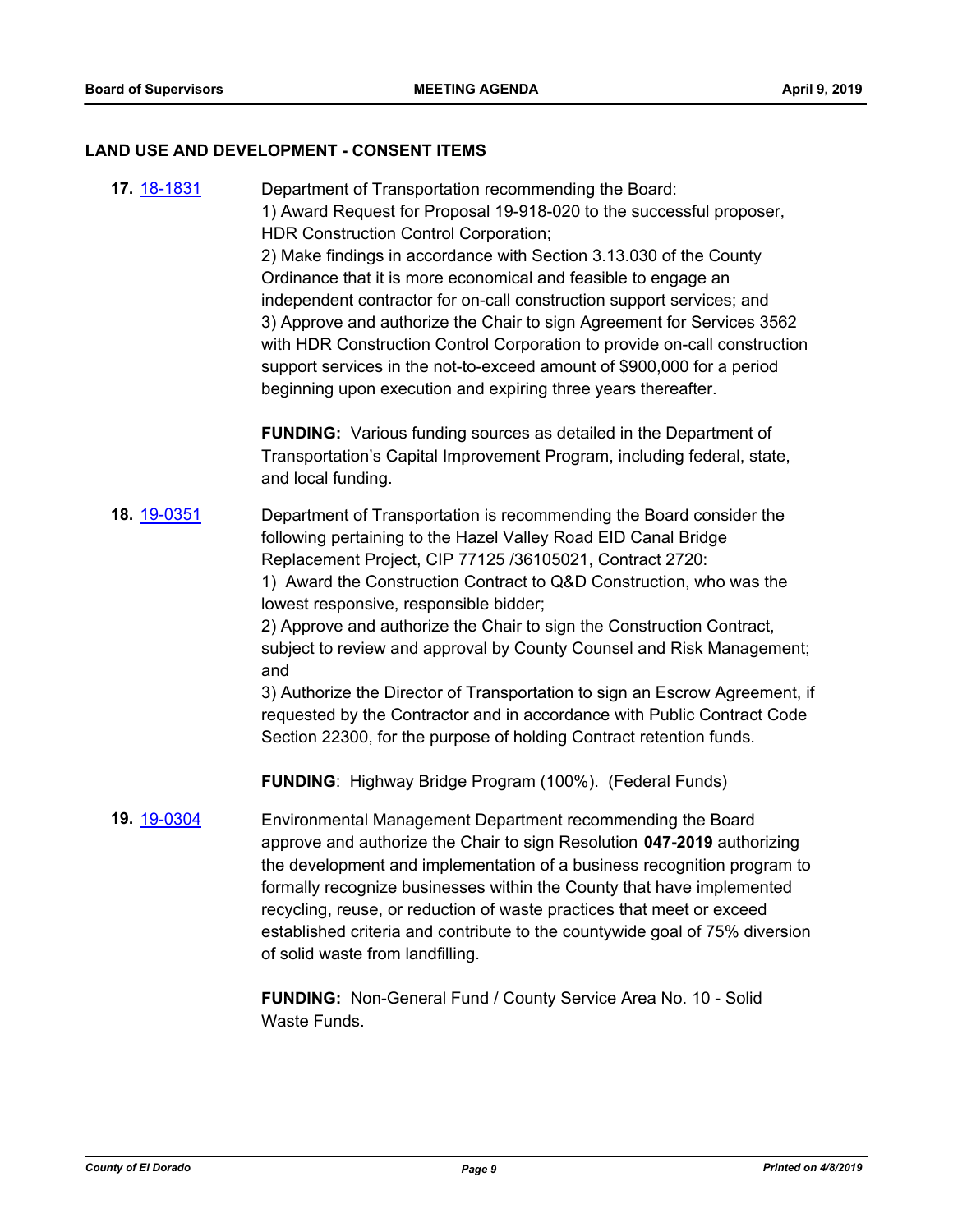#### **LAW AND JUSTICE - CONSENT ITEMS**

**20.** [19-0486](http://eldorado.legistar.com/gateway.aspx?m=l&id=/matter.aspx?key=25807) Sheriff's Office recommending the Board approve and authorize the Sheriff to sign the Fiscal Year 2019-20 Boating Safety and Enforcement Financial Aid Contract with the California Department of Parks and Recreation Division of Boating and Waterways in the amount of \$319,546 for the term July 1, 2019 through June 30, 2020 to provide revenue to support boating safety and enforcement activities on the County's rivers and lakes.

> **FUNDING:** State of California Department of Parks and Recreation Division of Boating and Waterways Boating Safety and Enforcement Financial Aid and County Boat Taxes.

## **END CONSENT CALENDAR**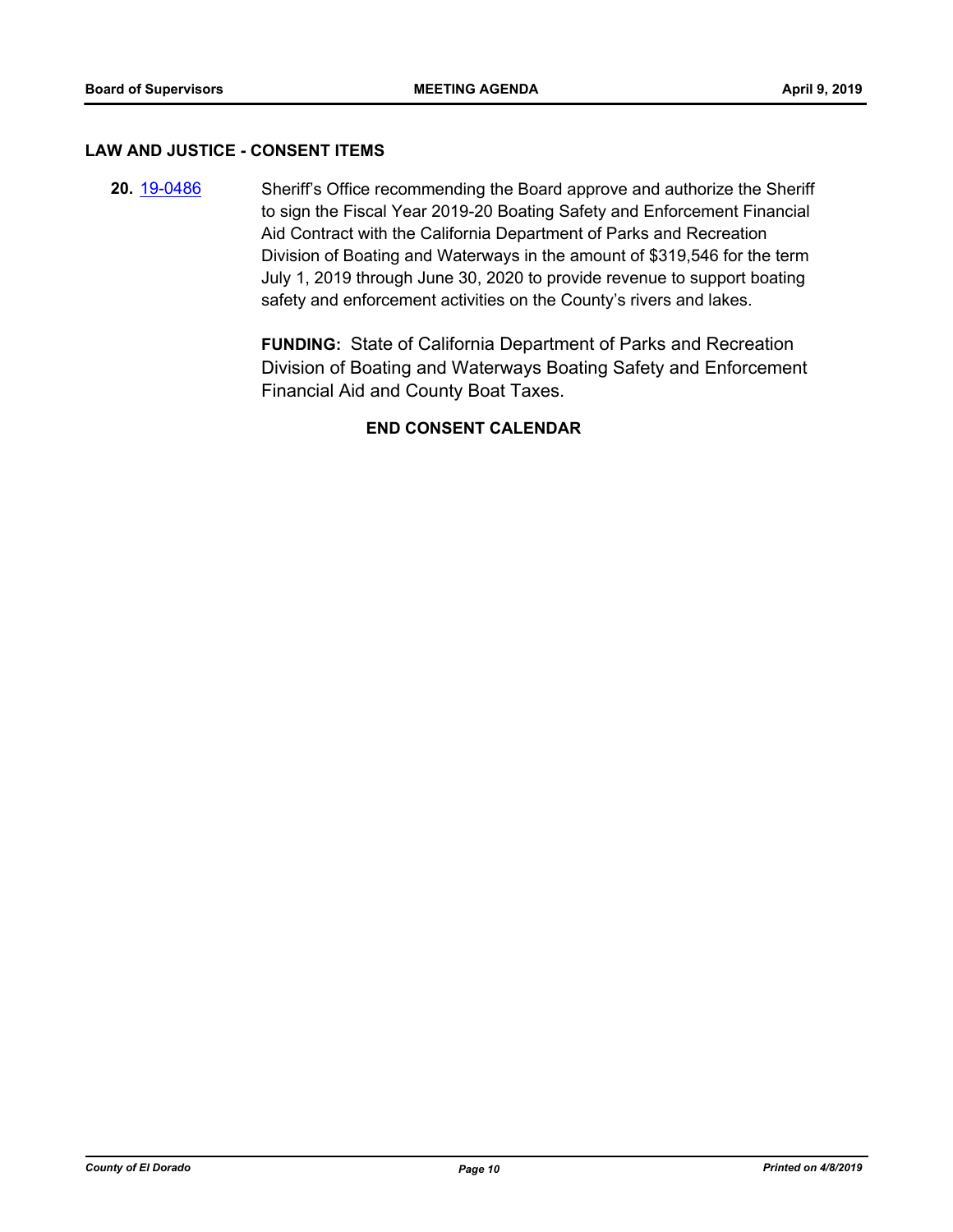## **DEPARTMENT MATTERS (Items in this category may be called at any time)**

**21.** [19-0489](http://eldorado.legistar.com/gateway.aspx?m=l&id=/matter.aspx?key=25810) Sheriff's Office recommending the Board approve and authorize the Chair to sign the Agreement for Services 3783 with Siemens Industry, Inc. for maintenance, testing, and repairs as needed of the Fire Alarm Systems at the Placerville Jail for a five-year term retroactive to April 1, 2019 through March 31, 2024, in the amount of \$60,000.

## **FUNDING:** General Fund.

**22.** [19-0494](http://eldorado.legistar.com/gateway.aspx?m=l&id=/matter.aspx?key=25815) Clerk of the Board providing information regarding the feasibility of County provided business cards for members of boards, committees, and commissions that make a formal request, pursuant to Board direction on March 12, 2019. (Est. Time: 20 Min.)

## **10:00 A.M. - TIME ALLOCATION**

**23.** [19-0513](http://eldorado.legistar.com/gateway.aspx?m=l&id=/matter.aspx?key=25834) Department of Transportation recommending the Board receive and file a presentation regarding Road Fund Operating Budget Revenue Options. (Est. Time: 1 Hr.)

## **11:00 A.M. - TIME ALLOCATION**

**24.** [19-0410](http://eldorado.legistar.com/gateway.aspx?m=l&id=/matter.aspx?key=25731) Health and Human Services Agency recommending the Board: 1) Approve and authorize the Chair to sign a proclamation to recognize April 7 - 13, 2019 as National Volunteer Week; and 2) Recognize and formally thank the volunteers who work with the Health and Human Services Agency for their time and energy to support and improve our community. (Est. Time: 5 Min.)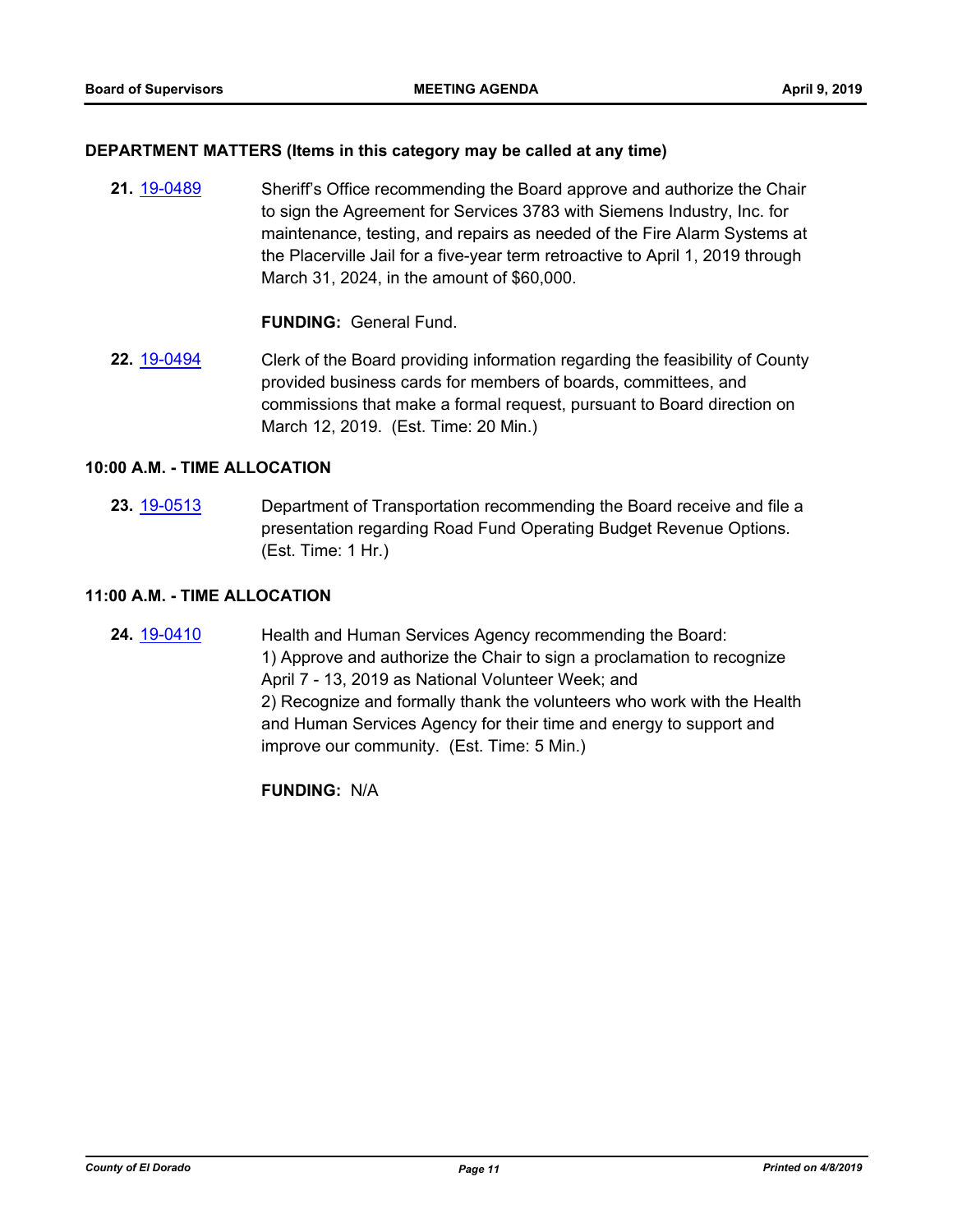## **1:30 P.M. - TIME ALLOCATION**

**25.** [19-0550](http://eldorado.legistar.com/gateway.aspx?m=l&id=/matter.aspx?key=25871) Ad hoc Code Enforcement Advisory Committee recommending the Board receive and file an update on the committee's work to date and future plans in regards to vegetation management. (Est. Time: 1 Hr.)

## **ITEMS TO/FROM SUPERVISORS**

**CAO UPDATE**

**ADJOURNMENT**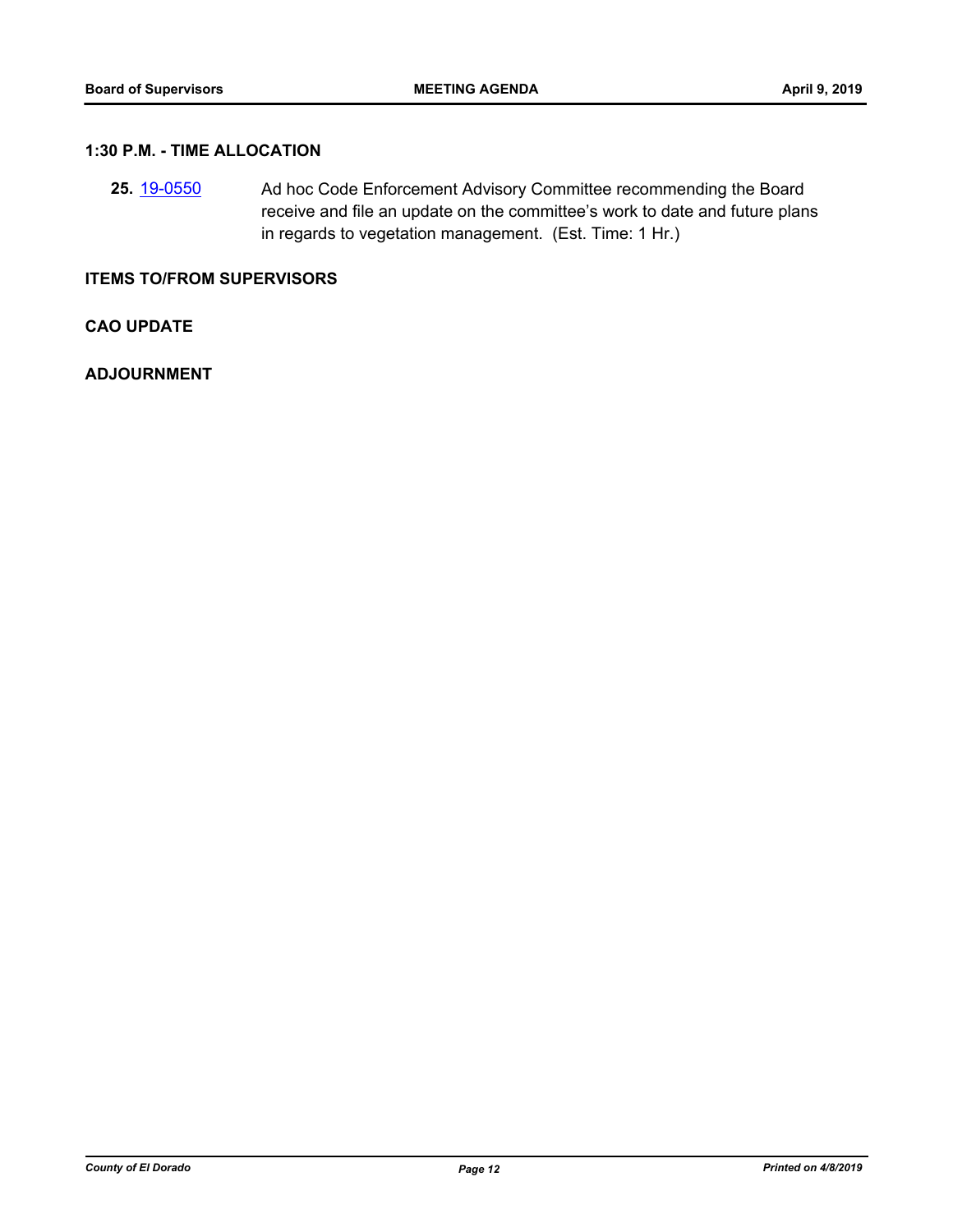## **CLOSED SESSION**

- **26.** [19-0511](http://eldorado.legistar.com/gateway.aspx?m=l&id=/matter.aspx?key=25832) **Pursuant to Government Code Section 54957.6 Conference with Labor Negotiator**: County Negotiator: Director of Human Resources and/or designee. Employee organizations: Operating Engineers Local 3 representing employees in the Trades & Crafts and Corrections Bargaining Units; Deputy Sheriffs Association representing employees in the Law Enforcement Unit; El Dorado County Managers' Association, and El Dorado County Deputy County Counsel Association (Est. Time: 15 Min.)
- **27.** [19-0536](http://eldorado.legistar.com/gateway.aspx?m=l&id=/matter.aspx?key=25857) **Pursuant to Government Code section 54956.8 Conference with Real Property Negotiator**: This body will hold a closed session to give instructions to its negotiator for the Diamond Springs Parkway - Phase 1B Project regarding the real properties located in Diamond Springs with APNs 051-250-51 and 051-250-54, owned by Michael D. Lindeman and Lorraine D. Lindeman, Trustees of the Lindeman Family 2005 Trust dated October 17, 2005. Instructions to El Dorado County's negotiator will concern price and terms of payment and agreement. Kyle Lassner, Right-of-Way Supervisor, is the negotiator on behalf of El Dorado County. The parties with whom El Dorado County's negotiator may negotiate are those parties identified above and their agents and successors. (Est. Time: 10 Min.)
- **28.** [19-0270](http://eldorado.legistar.com/gateway.aspx?m=l&id=/matter.aspx?key=25592) **Conference with Legal Counsel Significant Exposure to Litigation** pursuant to Government Code section 54956.9(d)(2) Number of potential cases: (1). (Est. Time: 15 Min.)
- **29.** [19-0509](http://eldorado.legistar.com/gateway.aspx?m=l&id=/matter.aspx?key=25830) **Conference with Legal Counsel Initiation of Litigation** pursuant to Government Code section 54956.9(d)(4). Number of potential cases: (1). (Est. Time: 15 Min.)
- **30.** [19-0556](http://eldorado.legistar.com/gateway.aspx?m=l&id=/matter.aspx?key=25877) **Conference with Legal Counsel Initiation of Litigation** pursuant to Government Code Section 54956.9(d)(4). Number of potential cases: (1). (Est. Time: 15 Min.)
- **31.** [19-0566](http://eldorado.legistar.com/gateway.aspx?m=l&id=/matter.aspx?key=25887) **Conference with Legal Counsel Initiation of Litigation** pursuant to Government Code Section 54956.9(d)(4). Number of potential cases: (1). (Est. Time: 10 Min.)
- **32.** [19-0564](http://eldorado.legistar.com/gateway.aspx?m=l&id=/matter.aspx?key=25885) **Conference with Legal Counsel - Existing Litigation** pursuant to Government Code Section 54956.9(d)(1). Title: Rural Communities United v. El Dorado County Board of Supervisors; El Dorado County Superior Court Case No. PC20160024 (TGPA-ZOU). Number of potential cases: (1). (Est. Time: 15 Min.)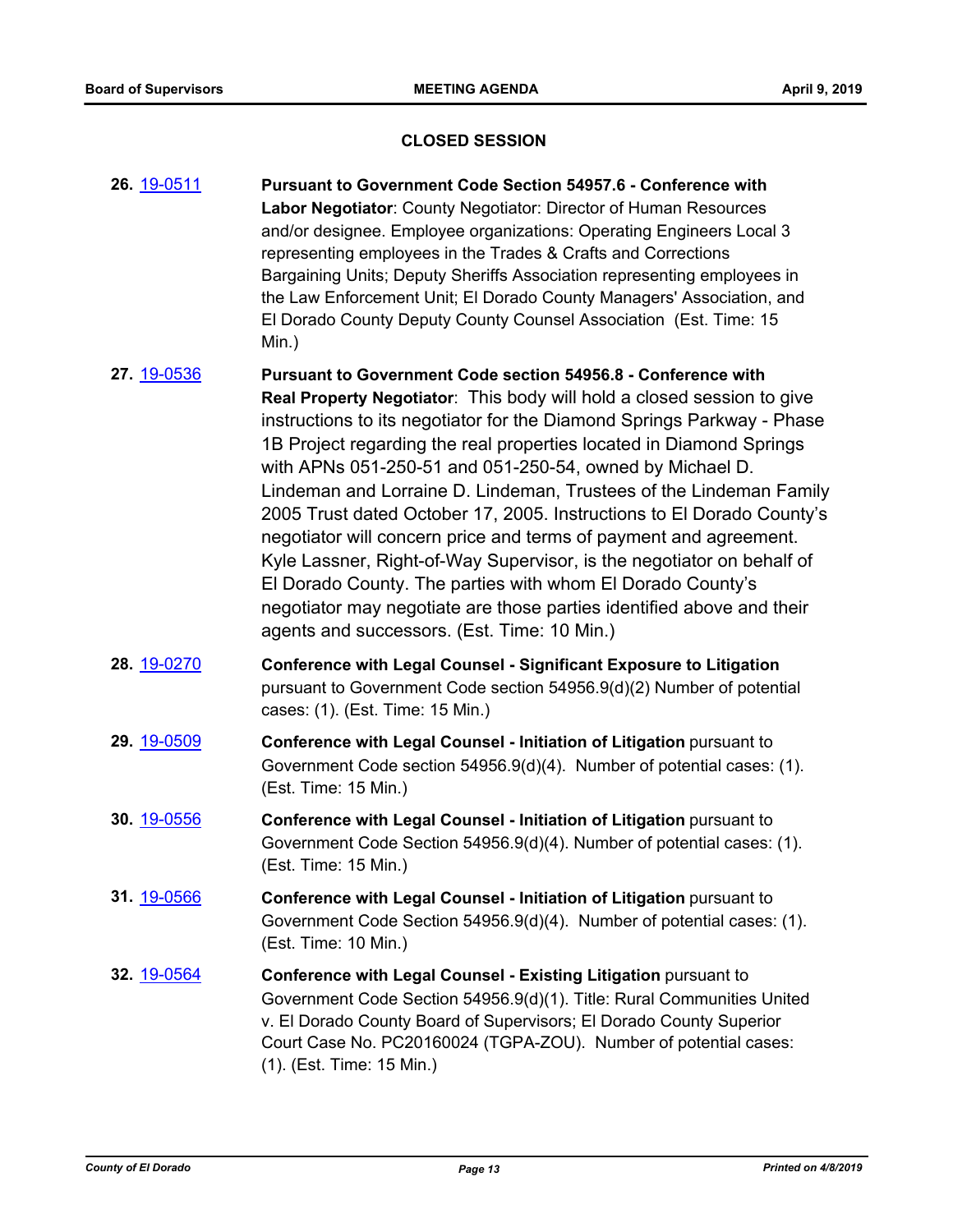On August 19, 2003, the Board adopted the following protocol: It is a requirement that all speakers, County staff and the public, when approaching the podium to make a visual presentation to the Board of Supervisors, must provide the Clerk with the appropriate number of hard copies of the presentation for Board members and the audience.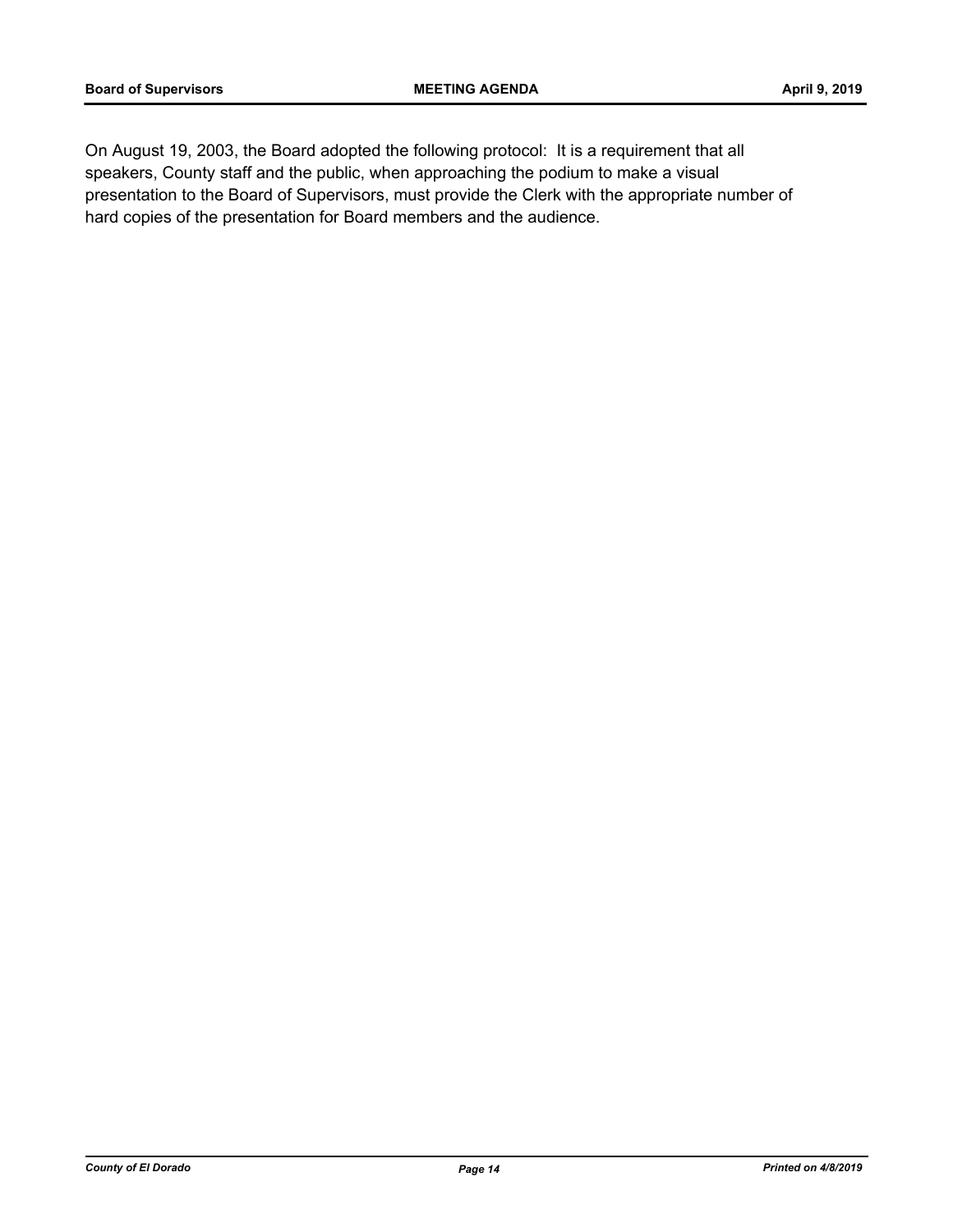## **ADDENDUM**

#### **Staff requesting Item 9 be Continued off Calendar**

**9.** [19-0496](http://eldorado.legistar.com/gateway.aspx?m=l&id=/matter.aspx?key=25817) Human Resources Department recommending the Board 1) Approve and adopt new and revised class specifications for the Information Technologies Department; and 2) Adopt and authorize the Chair to sign Resolution **052-2019** to approve five title changes; the salary range, job class number, and bargaining unit for six new classifications; change to salary range and FLSA status for the Information Technology Supervisor classification; and associated changes to the personnel allocation.

## **Director of Human Resources recommending this matter be continued off calendar.**

**FUNDING:** General Fund.

## **LAW AND JUSTICE - CONSENT ITEMS**

#### **Item 21 is hereby moved to the Consent Calendar**

**21.** [19-0489](http://eldorado.legistar.com/gateway.aspx?m=l&id=/matter.aspx?key=25810) Sheriff's Office recommending the Board approve and authorize the Chair to sign the Agreement for Services 3783 with Siemens Industry, Inc. for maintenance, testing, and repairs as needed of the Fire Alarm Systems at the Placerville Jail for a five-year term retroactive to April 1, 2019 through March 31, 2024, in the amount of \$60,000.

**FUNDING:** General Fund.

#### **DEPARTMENT MATTERS (Items in this category may be called at any time)**

**33.** [19-0595](http://eldorado.legistar.com/gateway.aspx?m=l&id=/matter.aspx?key=25916) Supervisor Novasel recommending the Board: 1) Authorize funding of \$1,500 to support the Tahoe Home Connections efforts to distribute mailers to second home owners on the South Shore of Lake Tahoe, soliciting interest in long-term or seasonal renting of their homes and find that a public benefit is derived from supporting this effort which serves to address the lack of available housing; and 2) Direct the Chief Administrative Officer, or designee, to return to the Board with a funding agreement for consideration. (Est. Time: 10 Min.)

**FUNDING**: Community Funding.

## **11:00 A.M. - TIME ALLOCATION**